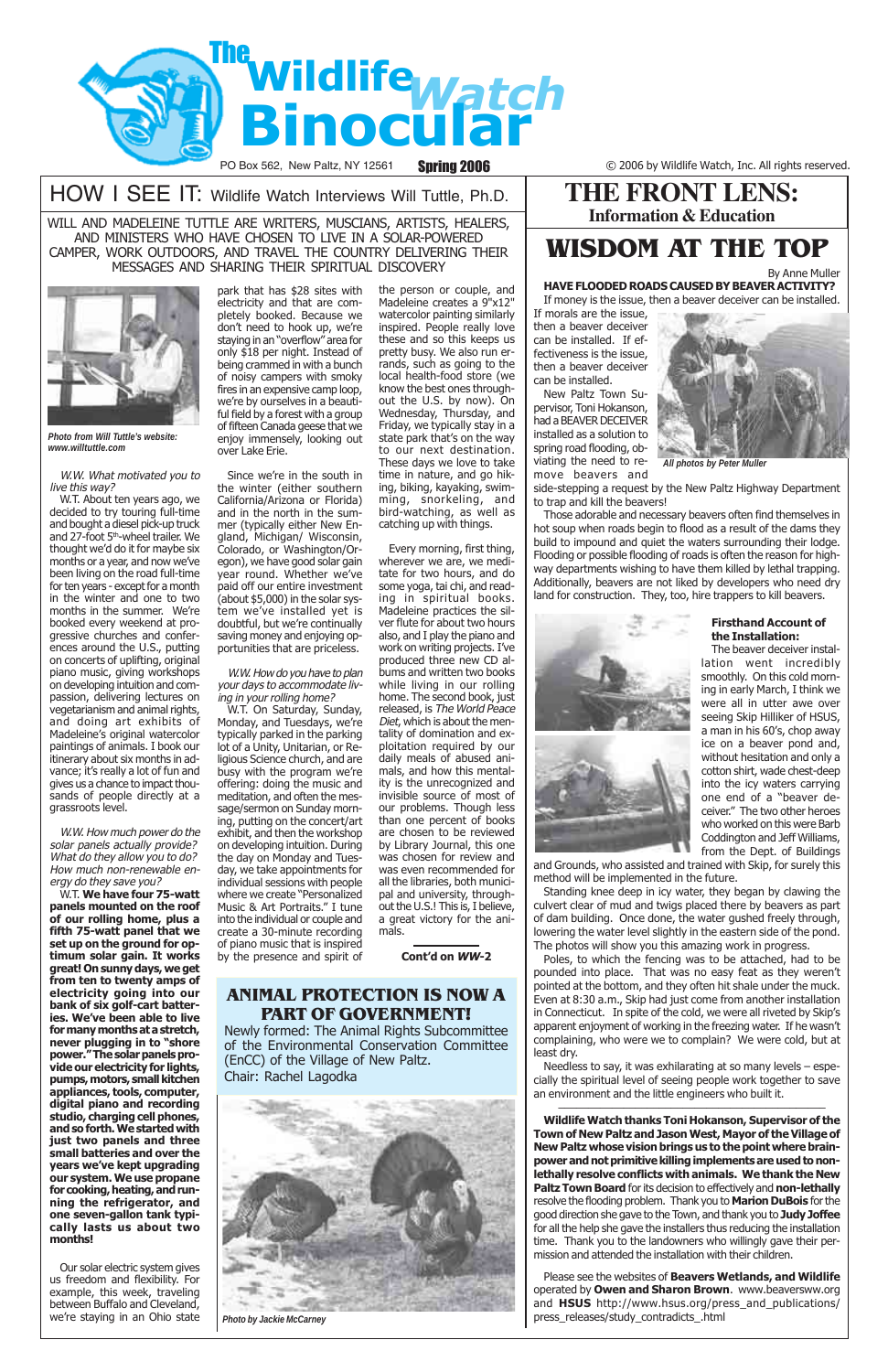W.W. How does the increase in gas prices affect where you park your rolling home?

W.T. We only put about fifteen to twenty thousand miles on our truck each year, and we actually pull our rolling home only about one-third of those miles. Thus, over the past ten years, our fuel expense has ranged between only three to five percent of our total expenses. The prices of fuel are certain to rise in the future, though, so we'll have to see how that affects us.

W.W. What type of "hi-tech" gadgets do you use for communication with the outside world, and also for your living and creating inside and outside the RV?

W.T. We went the first five years with an old "bag phone" cell phone that was connected to a fax ma-

chine and cordless phone. We had no computer. Now we have a PowerBook laptop that connects to the internet through Bluetooth and a cell phone with a built-in video camera! It's been working amazingly well. I can finally maintain our websites and send flyers to churches as PDF files. We get our mail forwarded to us every week from the little town, Healdsburg, in northern California where we used to live, and we have a tollfree phone number that people can use to place orders and leave messages. With our computer, scanner, digital camera and video camera, digital piano, and recording studio, I can create, burn, and copy DVDs and CDs, as well as put together CD albums, books, art prints and cards, musical scores, flyers, press releases, edit wildlife photos and videos, create PowerPoint presentations, and electronically submit my bimonthly column, "Food For Thought" to VegNews Magazine in San Francisco. We were interviewed on Wisdom Television, and we can make and send DVD copies of the show to people, for example. **And all powered by the sun!**

**Tuttle Tuttle Tuttle our schedules! Madeleine of** course paints a lot on Mondays and Tuesdays when we're doing our individual sessions for people.

W.W. How do you practice the piano; and how does Madeleine paint?

W.T. Every weekend we're in a church parking lot, and most of the churches have good quality grand pianos and I'm usually given a key to the building, so I can practice and play the piano a lot. When we're in nature, I can play our digital piano, which, though not as inviting as an acoustic piano, is one of the better digital pianos available. Madeleine paints right on our "everything" table, which is on our slide-out, and which I made from birch plywood many years ago. It's a dinner table, desk, and painting table; we just have to coordinate

# **WW-2 The Wildlife Watch Binocular Spring 2006**

#### **Continued fromPage WW-1**

W.W. How long do you stay in one location? What considerations go into the decision?

W.T. We make large, slow loops around the U.S., to all 48 states and occasionally into Canada. We like to say that we follow the geese and thus rarely have to use our air conditioner or our heater. We get nice long autumns as we head south in the fall, and long, beautiful springs as we head north. Our itinerary revolves around our choices of which churches and conferences to attend and when, and what part of the country we'd like to be in and schedule events in during a particular time of the year. Sometimes our decision



is made more by the large congregations and potentials of a region, and other times we choose to go to small congregations in order to be in more dramatic natural settings. Again, though, it's all decided about six months ahead. Occasionally we schedule a month or two off, and just relax, but mostly, we enjoy our tour immensely, and the main opportunities for extended spontaneity are during our summer and winter breaks.

W.W. What does living this way allow you to do that you couldn't otherwise do?

W.T. Many things. For one, it allows us to meet and influence (hopefully positively) many tens of thousands of people through the continuous interplay of our tour schedule and the concerts, lectures, exhibits, workshops, and radio/ TV exposure, as well as countless discussions with individuals as we "pass through." **Also, it allows us to meet and be continually influenced by many non-human animals all over the country. We try to bring respect for them and their interests back into the human world when we return to the towns and cities on the weekends. In the wild we have seen elk, moose, antelope, bobcats, wolves, foxes, mountain sheep, orcas, whales, sea turtles, black and grizzly bears, and lots of deer, raccoons, skunks, otters, muskrats, turtles, and snakes, as well as salmon, catfish, trout, and countless other types of fish, and eagles, hawks, owls, egrets, herons, cormorants, ibis, terns, gulls, an-**

**hingas, puffins, mergansers, loons, wild turkeys, coots, and, again, countless other types of birds. Also butterflies, dragonflies, grasshoppers, and so many other wonderful and beautiful insects, as well as deserts, mountains, riparian regions, coastal regions, prairies, lakes, hardwood forests, and so on. Our life is a rhythmic, ongoing adventure of learning about and deepening our appreciation of the natural world, and then bringing this into the human world through music, art, and words, and then going back out into nature again, like inhaling and exhaling.**

> **EARTH DAY HIKE** at the Minnewaska State Park Preserve, April 22, 9 am-noon. Call the Education Office at 845.255.2011. **EARTH DAY BIRD WALK** led by Hattie Langford near

**In addition, we have many opportunities to speak out on behalf of animals, especially around hunting. We're always writing letters to the management of state parks and of "wildlife refuges" where people routinely kill and torment birds, mammals, and fish for "sport."** At one state park in California where duck hunting was allowed and practiced, I started a petition against duck hunting in the park, and went around to all the campers and RVs in the campground, and presented the list of signatures to the manager of the park, who forwarded it to his supervisor. I believe that every effort we make, no matter how small, is helpful, and it is essential to keep contributing our voice, however we can. I've heard that a most powerful force and factor for social change is when "a stranger comes to town." Since people don't really know us, we can be and do almost anything and this gives us much more freedom to plant seeds in consciousness than if we were local people everyone knew and could easily categorize and thus ignore.

W.W. How does solar camping contribute to your awareness of nature? How much does this lifestyle contribute to the natural world?

W.T. Before we embarked on our "grand tour," I was quite oblivious to RVing and didn't know what a "fifthwheel" was until we bought one, and because I was against over-consumption of resources, I always looked at RVs as examples of wasteful extravagance. **I've discovered, though, that living in one full-time is probably the lightest and most environmentally-friendly way of living that an average person in the U.S. can aspire to. Since we don't own a house, our use of petroleum resources is a tiny fraction of most Americans. We get our electricity from the sun, use only about 50 gallons of propane a year, and only about 80 gallons of water per week. We don't drive much, bike when we can, and haven't had a TV for thirty years.** We've been vegans for over twenty years, and this represents an enormous savings of water and fossil fuel use; as

my new book points out, eating animal foods causes enormous air, water, and soil pollution and degradation, and habitat destruction for wildlife. A conservative estimate that the amount of land, water, fossil fuels, and pesticides required to feed one person a typical meat, cheese, and egg-based diet would feed fifteen people eating a vegan diet. We are careful to only buy organically-grown produce, grains, and foods because pesticides and artificial fertilizers kill insects, fish, and birds.

Living full-time in a space of 250 square feet teaches conservation. If I want to buy a new pair of pants, I have to give away a pair of pants first! There's little room to accumulate anything that isn't absolutely necessary. It's a wonderful discipline and brings us a lot of joy. Since our house is so small, we spend a lot of time in the sun and air, outside, and feel kinship with the other beings who are our neighbors. My goal is to help people reawaken to the beauty, fragility, and preciousness of the natural world, and to raise the consciousness of Western culture so that we can live in harmony with each other and with the other beings with whom we share this spectacularly diverse and magnificent planet.

W.W. Please comment on aspects that I'm no doubt missing.

Wandering monks, sadhus, spiritual seekers, and prophets have arisen in every time and culture. In our modern mechanized culture, we've found our way of doing this as full-time RVers. This definitely isn't for everyone, and I'm always grateful for the people with their roots in the local earth and economy who are working for peace, justice, and compassion at the local level. Before embarking on this, I got a Ph.D. in education from U.C. Berkeley and taught college courses in philosophy, history, mythology, and comparative religion for six years, and that was terrific, too. Madeleine spent many years in Switzerland working as an artist and healer. **Our ministry now is a quite amazing chapter, probably only possible in the United States, and only during a relatively small window of time, historically. Our future, and the future of all of us, depends on our awakening from the dream of arrogant and fearful domination of nature, and discovering our spiritual unity with the whole interconnected web of life and living in ways that honor and respect that web. www.willtuttle.com**

# **EARTH DAY APPROACHES MIDDLE AGE**

### by Jeff Davis

Get out your shovels and trowels, your binoculars and picnic blankets. It's time to celebrate Earth Day.

Earth Day is approaching middle age. In the height of civil rights marches and anti-Vietnam protests, Earth Day was born in 1970. Two people—then-Senator Gaylord Nelson of Wisconsin and longtime peace activist John McConnell, who authored the first Earth Day proclamation—may have conceived the planet's day of honor independently. The first Earth Day 36 years ago prompted events and festivals across the globe; in fact, the event in New York City collected twice as many participants as the Woodstock Music Festival the year before. The Earth Day champions then included Republican and Democrat (and everything in between), old and young, hawk and dove, hippie and soldier. Everyone, it seemed, could agree that this beautiful planet needed attention—and so did our way of life. Five years of revolutionary bi-partisan legislation to protect the environment followed. What's happened? (That's a subject for another article.)

Here's a sampling, though, of the dynamic and varied ways you can celebrate Earth Day this year in the Mid-Hudson Valley:

Minnewaska. Call 845.255.2011 for details of time and place.

**EARTH DAY RELIGIOUS SERVICE AND COMMUNITY FAIR** on Sunday, April 23 at the New Paltz Reformed Church located at 92 Huguenot Street. 9am-11:30 am service. 11:30 am-3 pm fair with booth displays, live music, CSA farm reps, gourmet food, and more. Call the organizer Jim O'Dowd at 255.4170 or call the church at 255.6340. **TWO FARMS BENEFIT CONCERT** at SUNY New Paltz's Studley Hall on April 22, 7:30 pm. Listen to Pete Seeger, Dog on Fleas, and Betty and the Baby Boomers. Your \$20 ticket price (\$15 if a senior or student) goes directly to saving two huge farms that will be donated for agricultural purposes only. Organized by the Wallkill Valley Land Trust and the Open Space Institute. **EARTH DAY POETRY READING** at Stony Kill Farm Environmental Education Center on Saturday, April 22, 3 pm. New York State Children's Poetry and Art from the international River of Words contest.. Great poems from all traditions celebrating the Earth. Bring your own favorite nature poem (not your own) to share. 2 miles north of the Beacon-Newburgh bridge, on state route 9D. Call Rich Parisio at 845-831-8780, ext. 302 for more info. **"THE SEEDS FOR SUCCESS" REGIONAL CAMPAIGN SCHOOL FOR THE GREEN PARTY,** Village Hall, 25 Plattekill Ave, New Paltz, NY 12561 The school will offer workshops on campaign management, treasury and finance, public speaking and speech writing, internet and campaign technologies, canvassing and a lot more. April 22-23, 2006 –Email Margaret Human - mlcufbtswihe@yahoo.com or Call: Edgar Rodriguez - (845) 255-9652.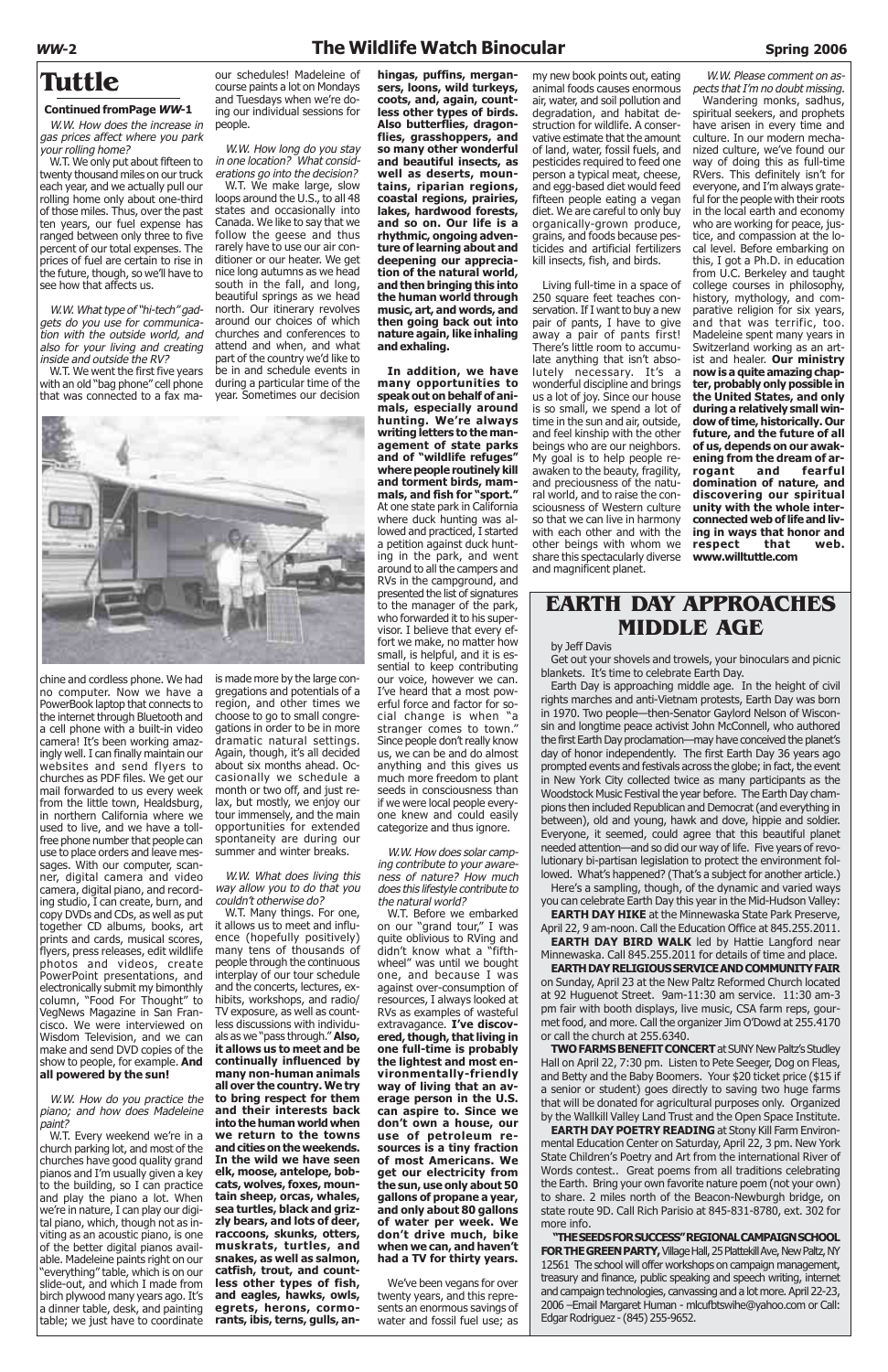# **R.O.C.K. - REHABBERS OFFER CARE AND KINDNESS**

### Michele writes:

As a wildlife rehabilitator, I am licensed by our state to work with injured, orphaned, or displaced wildlife until they are ready to return back to the wild: That is our mission as rehabilitators. Lancaster County Pennsylvania is not much different from any other place on this developing continent when it comes to displaced wildlife. Each year poses a greater and greater challenge to find suitable habitat for these wild beings. Some animals are in care for a few months, and where they originally came from could go from a small wooded area to a housing development in that time...

**hours, 7 x a day!** One isn't so bad...but imagine 30 or more!

**AND** 

The following are just a few of the visitors that have graced my facility over the past few years. Their stories are filled with triumphs and tragedies...all part of what rehabilitators do. Many folks don't consider the emotional stress experienced by the animals they drop off for care...or the same stress experienced by the rehabber left to care for animals in such dire need. It's hard to describe a typical day in wildlife rehabilitation as no two are the same. So, if you truly care about wildlife and want to help, help your local wildlife rehabilitator by acting quickly, kindly, and following the instructions given when you call for assistance. [Editor's note: …and also please leave a generous donation with the animal you bring. It will help pay for his or her care and the care of many other animals. Wildlife rehabilitators rely solely on donations.]



babies can be left for mom to retrieve as she will rebuild! However, with mom known to be dead, the babies were without a home and a mother...and so were raised here.

This is how I look from March to October; hunched over some wild being with a syringe and formula, or with new bandages and cleaning supplies. It's never ending. **below**, you can really see just how tiny these babies are. **A 2 week old East-**

**ern Gray squirrel like this will require**



#### **feedings every 2.5**

PLEASE do not dump domestic animals into the wild to fend for themselves...they usually do not survive, and sometimes they make life harder for wild animals that do fend for themselves out there.

**"Mr. Personality" - the groundhog!** Groundhog Day seems to be the only day when these guys enjoy "good ", otherwise they are persecuted.

Below is a **nestling house sparrow**; the small, clown-like "lips" are the tell tale sign, although other young birds have very similar "lips", the size here tells me he's a house sparrow. These



birds are one of the few who are NOT federally protected in the US (along with the starling and rock dove/domestic pigeons). All other birds that come here

reside temporarily before being transferred to a federally licensed facility. It's Probably for the best since nestlings require feedings ever 15 minutes from sun- up till sun-down!

## **The Spring issue of the Wildlife Watch Binocular features MICHELE CALABRETTA NICARRY of Lancaster, PA Please visit Michele's wonderful website at: www.wildanimalrehab.com**

Below, you see a handful of newborn **Eastern Gray Squirrels....three little girls who were born just one day**



**killed, the pouch can contain up to 13 live young...** I have to admit it's the most dreaded and anticipated call! They are a lot of work, but worth the effort. The photos here are various stages of opossum arrivals from naked pouchyoung to release-day juveniles! To the right is just about the best size to receive them...they are already self feed $ing!$  :)

Occasionally domestic animals find refuge here. Not intentionally, mind you! I live along a local creek where **many domestic ducks are dumped each year.** Domestic ducks are not meant to be wild and cannot fend for themselves, sadly they usually starve or even freeze to death in winter since they do not know to migrate or how to survive without human care. This batch of babies is a mix of two late hatched this

to save these little guys after such a tragedy, I answer that phone again and again. Ask any rehabber and they will have countless stories similar to this one. You aren't just dropping off an animal, but leaving a little scar for the rehabber as well...it's the hardest part of rehabbing, in my opinion, to hear and witness such trauma over and over again.



past WINTER. That's right, two different ducks had clutches in mid November. A snowy, below freezing night left these guys with beginning frostbite on their feet and so I snatched them up. Luckily, I found a place in North Carolina (much warmer!)

**Some are shot, poisoned or otherwise brutally removed from their homes. This one was dug up over the winter during construction.** After a brief chase involving local police, this fellow was brought in for

emergency care! He is a first year juvenile and was one of the best patients I've ever had the pleasure to work with! He healed well and always ate like a gentleman! Don't get me wrong, he is still very much a groundhog and I respected his wild nature (constantly minding those powerful jaws and massive teeth!) but just **couldn't resist snapping this photo of his dainty eating**

**mannerisms (note the pinky sticking out on his left, front paw). I wish him and all my charges well...it's tough out there. Even harder when you aren't given a small space to live, even if it's underground! Sheesh!** \_\_\_\_\_\_\_\_\_\_\_\_\_\_\_\_\_\_\_\_\_\_\_

**Below, a young skunk and his 5 siblings arrived here after someone trapped and killed their mother**.



They had been living under the porch...once the homeowners realized they killed the mom, they felt bad for the now orphaned babies and brought them in. He's a temporary patient as skunks are considered a RVS (Rabies Vector Species) here in PA. **There are several humane alternatives to encourage unwanted residents out from around the home, please use them before resorting to methods of killing. For ideas visit my website at www.wildanimalrehab.com and avoid costly removal fees or tragedies like this one.**

The photo below is of an opossum ("possum" for short). Opossums arrive here each year by the bucket full...no joke! Rarely do I receive one or two at

a time since the young live inside the mother's pouch. **If mom has**

**been**

**…but this opossum is still a pouch baby and requires feedings, via a**

**tube inserted down the throat and into it's stomach** (please NEVER attempt this, only some-

one trained in this method should attempt!) every 2-3 hours, 'ROUND THE CLOCK! No sleeping when these guys are here! **His mother was beaten to death with a shovel at a**

**construction site. A co-worker arrived too late to stop the beating in time to save the mother but soon enough to save all but one baby. One, unfortunately, was also hit with a blow from the shovel and died in care**...this is a harsh story but all too common here in rehab. care. Some days I just hate to answer the phone for fear of what horrible news might be on the other end of the line...but

Let's follow the progress of one little patient (who came with his siblings) straight from the pouch of his dead mom to release day:

**The baby opossum on the left is no bigger than a gummy bear!** He is only 8 grams in weight and is the absolute smallest I



can raise...their mouths are literally fused shut at this size, save for a tiny opening that mom's nipple would be permanently attached to had she not been killed. Thankfully, babies this size rarely arrive here...the amount of effort required to raise them is tremendous, and can be a huge drain on the rehabber. Makes me sleepy just thinking about it...

**Below is one of those "gummy bear" sized opossums after almost 2 months of care**....he still fits in the palm of my hand, but much bigger and finally able to feed himself! I'm pretty sure I had a little celebration that day...definitely did!



**Finally, here they are on Release Day** at one of the release sites! It's a long hard road to get here but just seeing them go is worth it! They are independent, curious and as ready for the wild as they are ever going to be.



As I opened the door, I whispered, "Good

luck to you youngsters...stay away from roads, human dwellings, and outsmart your predators!"

Please visit Michele's wonderful website at: www.wildanimalrehab.com

**IN MEMORY OF DALE M. IUZZINI March 12, 1950 - March 16, 2006**

Dale Iuzzini was a wildlife rehabilitator who also worked at the Newburgh Animal Hospital on Route 300 in Newburgh, NY. I wish I had taken my camera with me the day we rushed in a deer who had been hit by a car for emergency treatment. We expected to be kept waiting while the paying patients were taken first; but instead, Dale rushed out from the back with two techs, a deer-sized stretcher, IV bottles, and within seconds he was getting treatment. It took me days to call because I feared the worst. Finally, I called and asked how he was. "He's fine. We thought we'd lose him, but after two days he was stabilized, and he's now with Mary and Gary (the Bells are well-known deer rehabilitators). That wasn't the last time that Dale helped, but it was one of the most memorable. **Wildlife Watch will never forget her!**